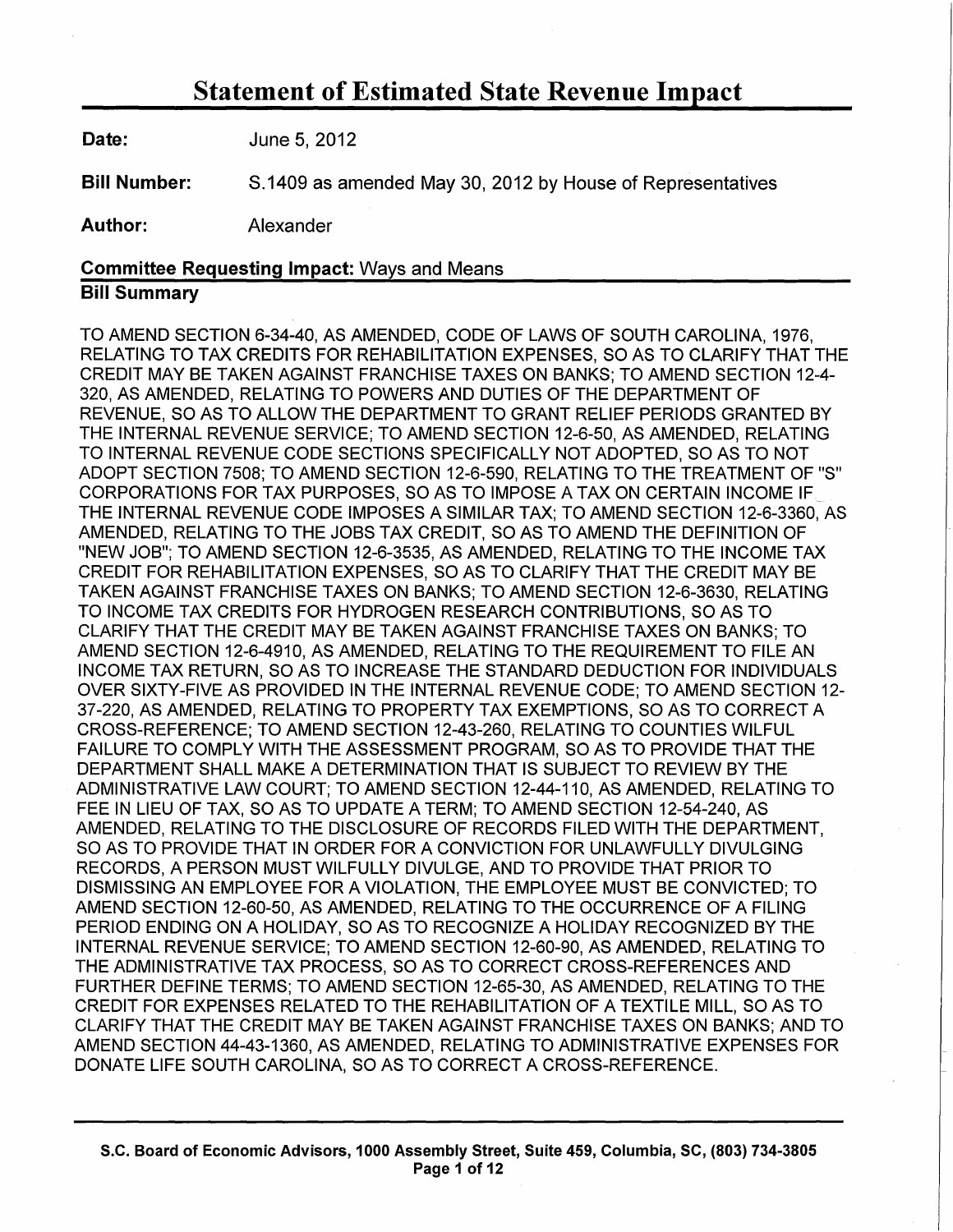### REVENUE IMPACT<sup>1/</sup>

State: We expect this bill, S. 1409 as amended by the House of Representatives, to reduce General Fund revenue by \$1,975,514 in FY 2012-13. Other fund revenue allocated to the State Energy Office will increase by \$17,000 in FY 2012-13. In FY 2013-14, we anticipate that utilization of the investment tax credit for qualified plastic and rubber products manufacturers will increase to \$3,722,222 per year reducing General Fund revenue by an additional \$3,222,222 in FY 2013-14 and each year thereafter until FY 2022-23. By FY 2022- 23, we expect that credits taken by plastic and rubber products manufacturers will total \$34,000,000 at which time the credits are anticipated to expire.

Local: We anticipate Section 21 of this bill will reduce local property tax revenue; however, the impact is indeterminable since the revenue impact is dependent upon the number of appeals, the timing of the last property reassessment, current home values in the affected counties and the difference between assessed value and market value. Section 22 will shift the cost of existing impact fees to any other participant construction projects or to the current operating budget, which may impact local property taxes. Based upon information received from one county, we estimate that the local fee/tax shift will be approximately \$200,000 per incident.

### Explanation of Bill as Amended on May 30, 2012 by House of Representatives

Sections 1 through 16 of this bill implement a number of technical or clarifying amendments to various tax statutes administered by the Department of Revenue. The Department affirms that these proposed changes reflect current administrative practices and will not affect revenue collections. We expect that these sections will have no revenue impact on the General Fund or other agency funds.

Section 17 expands the current investment credit for qualified plastic and rubber products manufacturers to include employers committing to hire 1 ,200 full-time employees by January 1, 2022 and investing \$400,000,000 in capital investments between September 1, 2011 and January 1, 2022. The current investment tax credit pursuant to § 12-14-80 requires plastic and rubber manufacturers to employ 5,000 full-time employees, have a total capital investment in South Carolina of not less than \$2,000,000,000, and commit to investing \$500,000,000 in capital investments in South Carolina between January 1, 2006 and July 1, 2011.

This section also clarifies that a taxpayer can include any intermediaries controlled by or under common control with the taxpayer. The amendment further defines "capital investment in this state" to include property capitalized, subject to a capital lease, or an operating lease with the taxpayer. The proposed investment tax credit cannot be utilized until the taxpayer has invested \$200,000,000 of the \$400,000,000 required investment, commits to the Department in a statement to invest a total of \$400,000,000 in this state before January 1, 2022, and commits to employing 1 ,200 full-time employees in the state by January 1, 2022.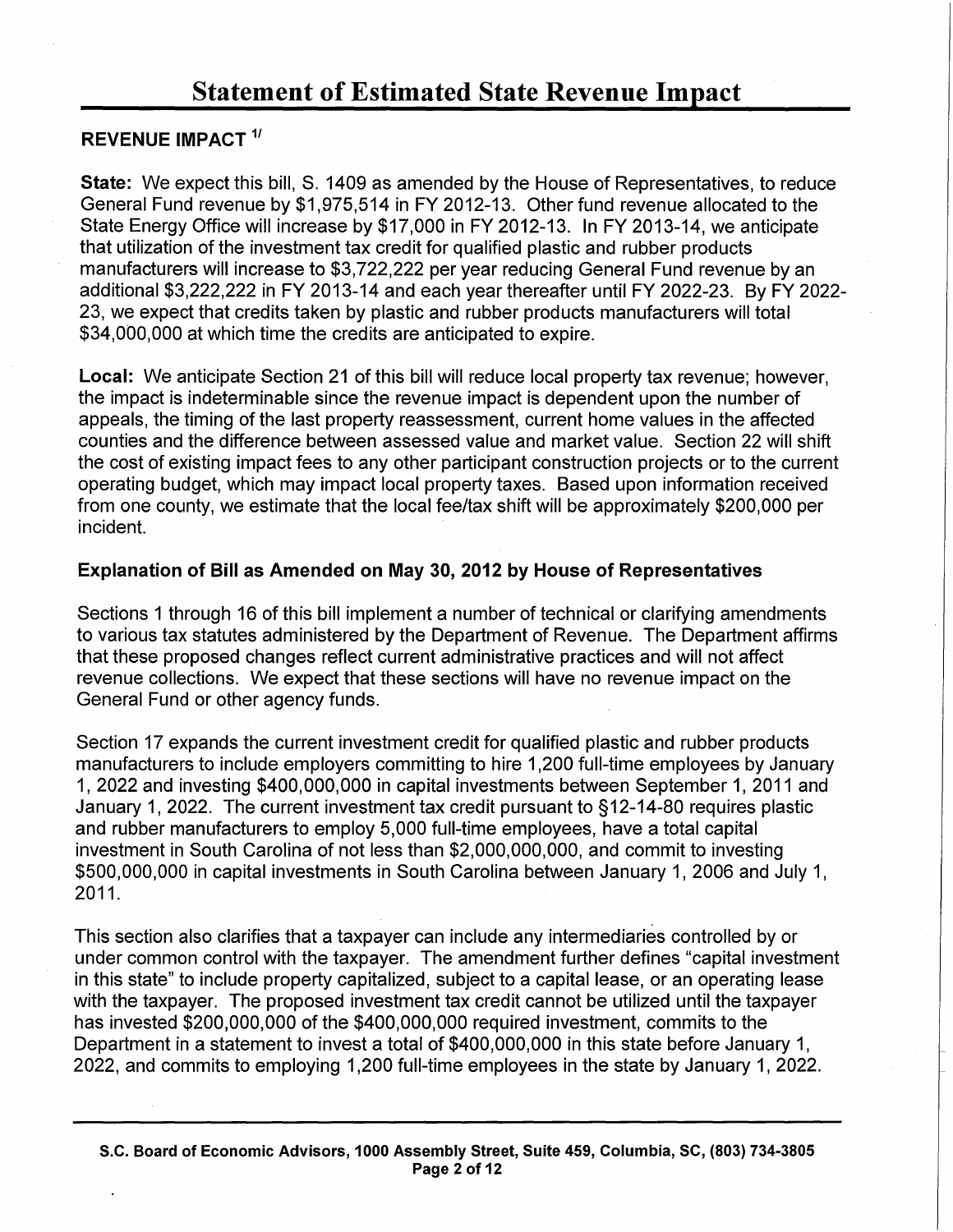If a taxpayer fails to meet these requirements, they must refund any credit received with interest.

Taxpayers qualifying for the current and proposed expanded investment tax credit may claim the credit against income or withholding taxes. The credit ranges from 0.5% for 3 year recovery property to 2.5% for 15 year recovery property under Section 168(e) of the Internal Revenue Code. We anticipate that the investment credit will average 2% for the mix of property investments made by these manufacturers. Based on recent economic development announcements totaling \$1,700,000,000 by tire manufacturers, we believe that the proposed legislation could create corporate income tax credits of \$3,400,000 per year during the ten-year period.

However, we anticipate that the plastic and rubber products manufacturers qualifying for this proposed credit are eligible for the single sales factor apportionment method, which excludes payroll and property in calculating South Carolina taxable income. This income allocation method would limit the amount of taxable income attributed to South Carolina and likely result in qualifying taxpayers claiming the proposed investment tax credit against withholding tax.

We expect that withholding liabilities will exceed the proposed investment tax credit and allow the manufacturers to utilize this credit. From publicized employment projections in recent economic development announcements, we anticipate that between September 1, 2011 and January 1, 2022 qualifying taxpayers will increase employment by 2,550 jobs at an average annual salary of \$52,000 per year based on U.S. Census Bureau data for these manufacturers. We estimate that employee payroll for these additional workers will total \$132,600,000 annually and withholding tax will total \$9,282,000 per year. Under current law, the proposed investment tax credit may not exceed 50% of the withholding tax due before the application of job tax, job development, and job retraining credits. Multiplying the expected \$9,282,000 in withholding tax by 50% results in \$4,641,000 of withholding liabilities per year that manufacturers can utilize for the investment credit against during the ten-year life of the proposed credit. Based on projected investment and construction schedules of the affected companies, we anticipate that this section will reduce General Fund income tax revenue by \$500,000 in FY 2012-13. In FY 2013-14, we anticipate that utilization of the investment tax credit for qualified plastic and rubber products manufacturers will increase to \$3,722,222 per year reducing General Fund income tax revenue by an additional \$3,222,222 in FY 2013-14 and each year thereafter until FY 2022-23. By FY 2022-23, we expect that credits taken by plastic and rubber products manufacturers will total \$34,000,000 at which time the credits are anticipated to expire.

Section 18 allows taxpayers to claim discounts, which are currently allowed for timely filed returns, on delinquent returns when the Department of Revenue waives all penalties for late filing due to reasonable cause. At this time, the Department cannot provide the number or amount of discounts this section would affect. The Department's general guidelines for a complete penalty waiver require the taxpayer to exercise ordinary care and prudence. The burden is on the taxpayer to prove the existence of a reasonable cause. Examples of reasonable cause include unavoidable absence of the taxpayer from South Carolina, death or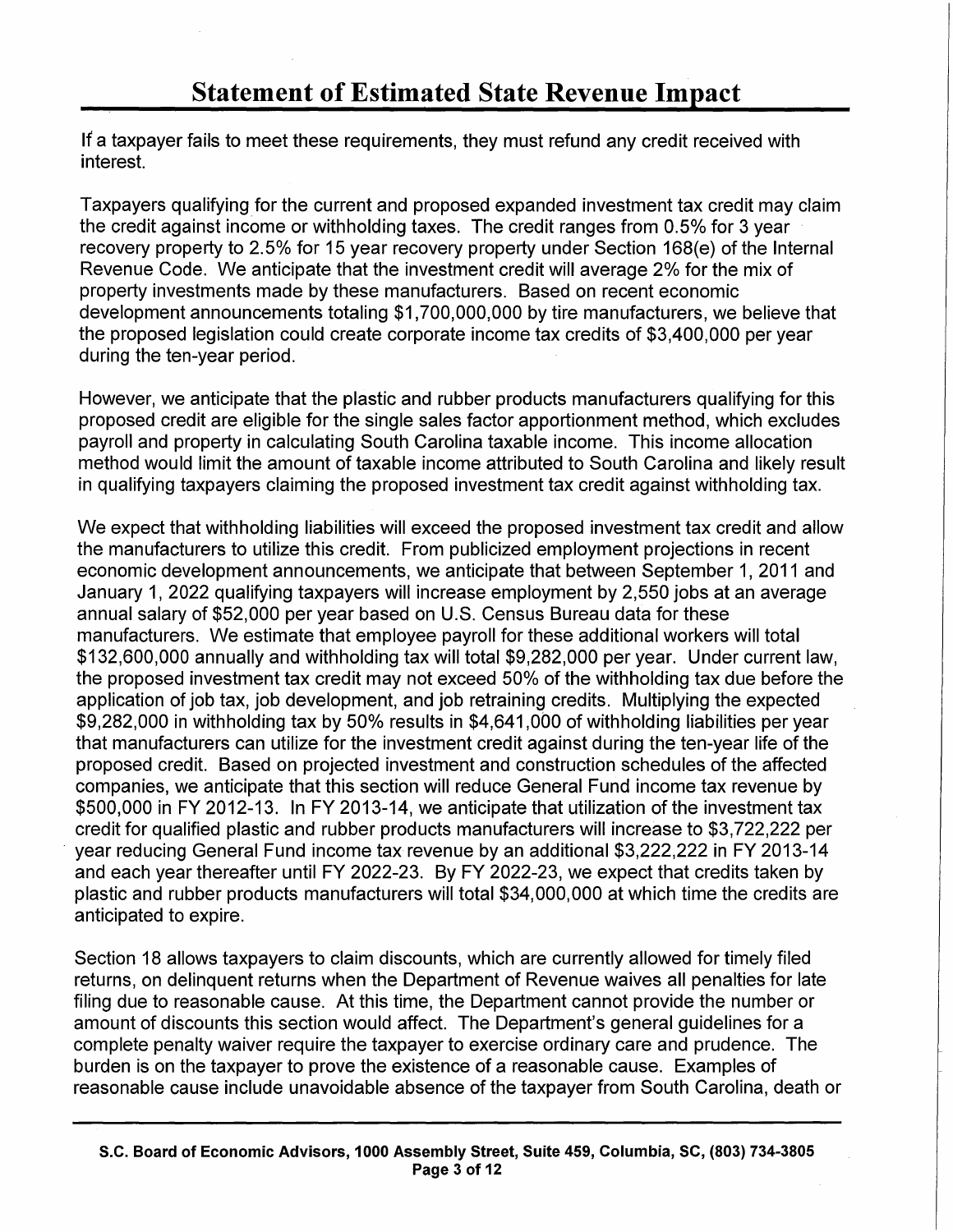incapacitating illness of the taxpayer, unavailability of the taxpayer's records, and reliance on erroneous written or oral advise given by the Department or other competent tax advisor. Based on the difficulty of showing reasonable cause, we expect that this section will reduce General Fund revenue from many tax categories by \$25,000 in FY 2012-13.

Sections 19 and 20 add language granting a tax credit equal to thirty-five percent of the costs of solar energy equipment used for water heating, space heating or cooling, generating electricity, distillation, desalination, detoxification, or the production of industrial or commercial process heat placed into service by a taxpayer. The credit may be claimed against a taxpayer's individual income, corporate income, bank tax, license fees, or insurance premiums taxes, or any combination of these taxes. In no case may the credit claimed by a taxpayer exceed one-half of the taxpayer's tax liability for a taxable year.

These sections also provide ceilings on the amount of credit that can be claimed per installation. For solar energy equipment placed into service for residential purposes, the ceiling per dwelling is \$3,500 for domestic water heating or active space heating and \$10,500 for any other solar energy equipment. Any unused residential credit may be carried forward to the five succeeding taxable years.

For solar energy systems placed into service for any purpose except residential, the ceiling amount equals \$2,500,000 and must be taken in three equal annual installments. Any unused credits may be carried forward for five succeeding taxable years.

The total amount of credits allocated may not exceed \$8,000,000 in tax years 2012 and 2013, \$7,000,000 in tax year 2014, and \$6,000,000 in tax years 2015 and 2016. Of these annual amounts, 15% must be allocated for single-family residential equipment, 35% for equipment with less than one megawatt of installed capacity for purposes other than single-family homes, and 50% must be allocated for equipment with one megawatt or more of installed capacity for purposes other than single-family homes. The new code will allow large, commercial installations that have at least one megawatt of installed capacity to be exempted from the aggregate credit caps in each year.

These sections also provide for a new, nonrefundable application fee equal to one percent of the credit applied for with a cap of \$2,500. The application fee will be credited to the State Energy Office to administer the tax credit. Finally, the added language clarifies that taxpayers applying for the credit may not resell electricity generated by the solar energy equipment to any other person or entity unless it is to an electric supplier or electrical utility, en electric cooperative, the SC Public Service Authority, a city or town or board of public works or a commission of public works, or a joint agency.

Section 12-6-3587, which is in current law, allows an income tax credit equal to 25 percent for the costs of purchasing and installing certain solar energy systems. The income tax credit pursuant to Section 12-6-3587 is capped at \$3,500 per facility.

Based on analysis of the solar installations in South Carolina, provided by the State Energy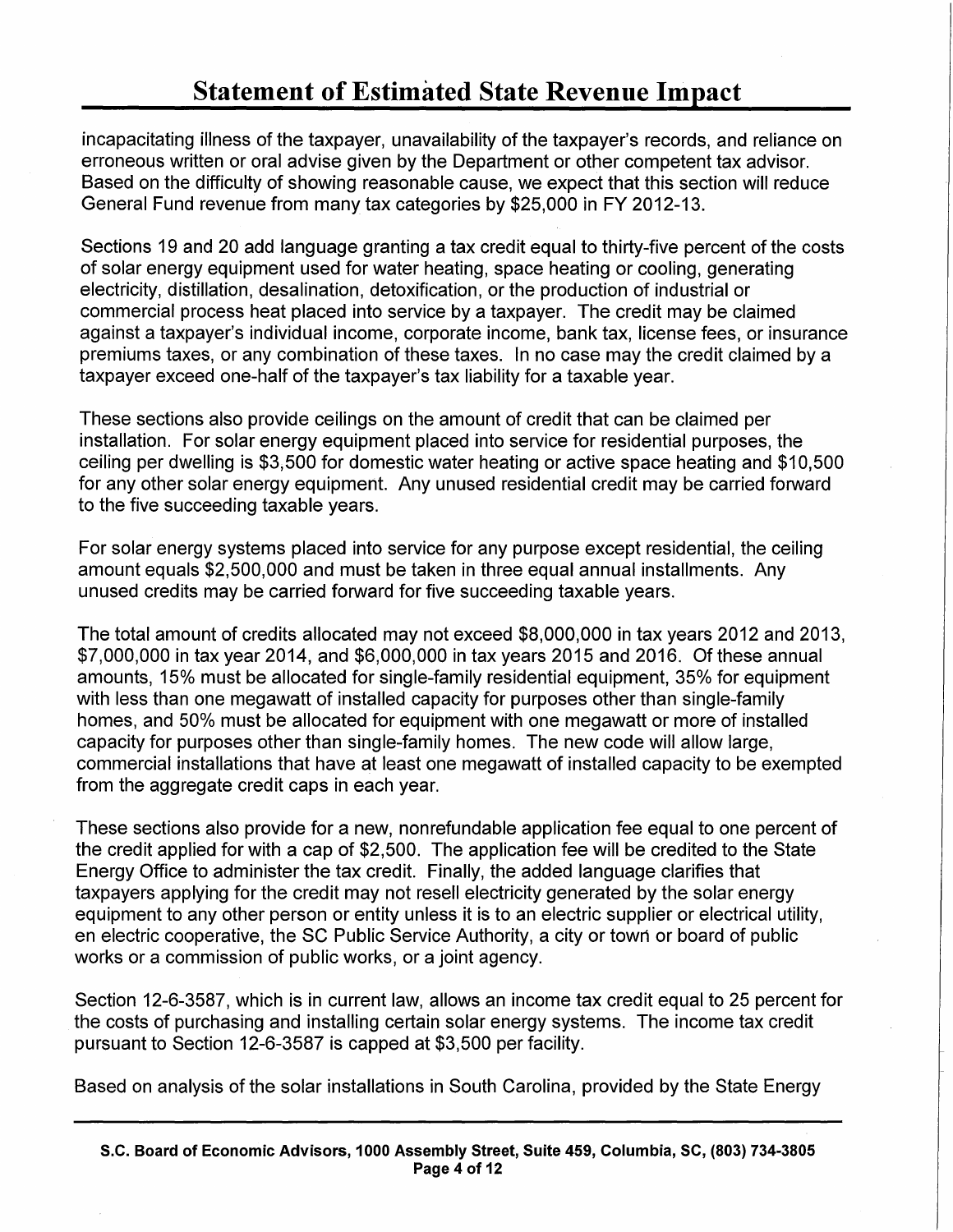Office, and using average costs of solar energy equipment, it is estimated that 30 percent of taxpayers that purchase and install solar energy equipment would benefit more from the 35 percent income tax credit allowed pursuant to this bill compared to the existing 25 percent income tax credit. According to data from the Department of Revenue, approximately 240 taxpayers claimed the existing solar energy tax credit for a total of \$696,300, or approximately \$2,900 per taxpayer, in 2010. The four-year average growth in the number of individuals claiming the existing credit is 51.4 percent per year. Assuming this growth rate holds over the next few years, the projected number of taxpayers claiming the existing 25 percent credit in 2012 would be 555. Assuming that 30 percent of these individuals would benefit more from the new credit, there would be 167 individuals claiming the 35 percent credit in 2012 at an average credit of \$8,200 per taxpayer (based on an analysis of solar installations from the State Energy Office). This would result in total credits of approximately \$1,365,461, which would be capped at \$1,200,000 per the restrictions in the bill. If this proposed legislation did not exist, these individuals would take the smaller \$3,500 credit already offered in existing law, which would reduce the total impact, by \$582,819. Based on this analysis, the residential solar energy equipment tax credit would reduce General Fund income tax revenue by an estimated \$617,181 in FY2012-13.

Regarding non-residential installations, approximately nine commercial firms claimed a similar renewable energy equipment income tax credit in North Carolina in 2010, which also includes wind, hydroelectric, biomass, and geothermal equipment installations. We estimate that three of the nine commercial firms that claimed the similar renewable energy equipment income tax credit in North Carolina installed solar energy equipment. We anticipate that two commercial taxpayers will place into service solar energy equipment in South Carolina in FY2012-13, for a total of \$5,000,000 in credits. Adjusting for the fact that the tax credit is taken in three equal annual installments and applying the fifty percent tax liability limitation, we expect that this bill would reduce state General Fund income tax, bank tax, license fees, or insurance premium tax revenue by an estimated \$833,333 in FY2012-13 for commercial installations. As we do not expect to reach the aggregate credit cap in the upcoming fiscal years, the provision exempting certain commercial installations of one megawatt or larger from the cap does not affect the revenue estimate.

The proposed bill would enact a new tax credit application fee that would provide other funds revenue for the State Energy Office. The application fee is equal to one percent of the credits, but no more than \$2,500 per installation. We expect taxpayers installing residential solar energy equipment to remit approximately \$12,000 in FY 2012-13. For non-residential installations, we expect that the application fee cap will generate \$5,000 in other funds revenue. The application fee will generate a total of \$17,000 in other fund revenue for the State Energy Office in FY 2012-13.

In total, sections 19 and 20 of this bill will reduce General Fund income tax revenue by an estimated \$1,450,514 in FY2012-13 and increase other fund revenues allocated to the State Energy Office by \$17,000 in FY2012-13.

Section 21 revises code sections relating to the appeal of property assessment values.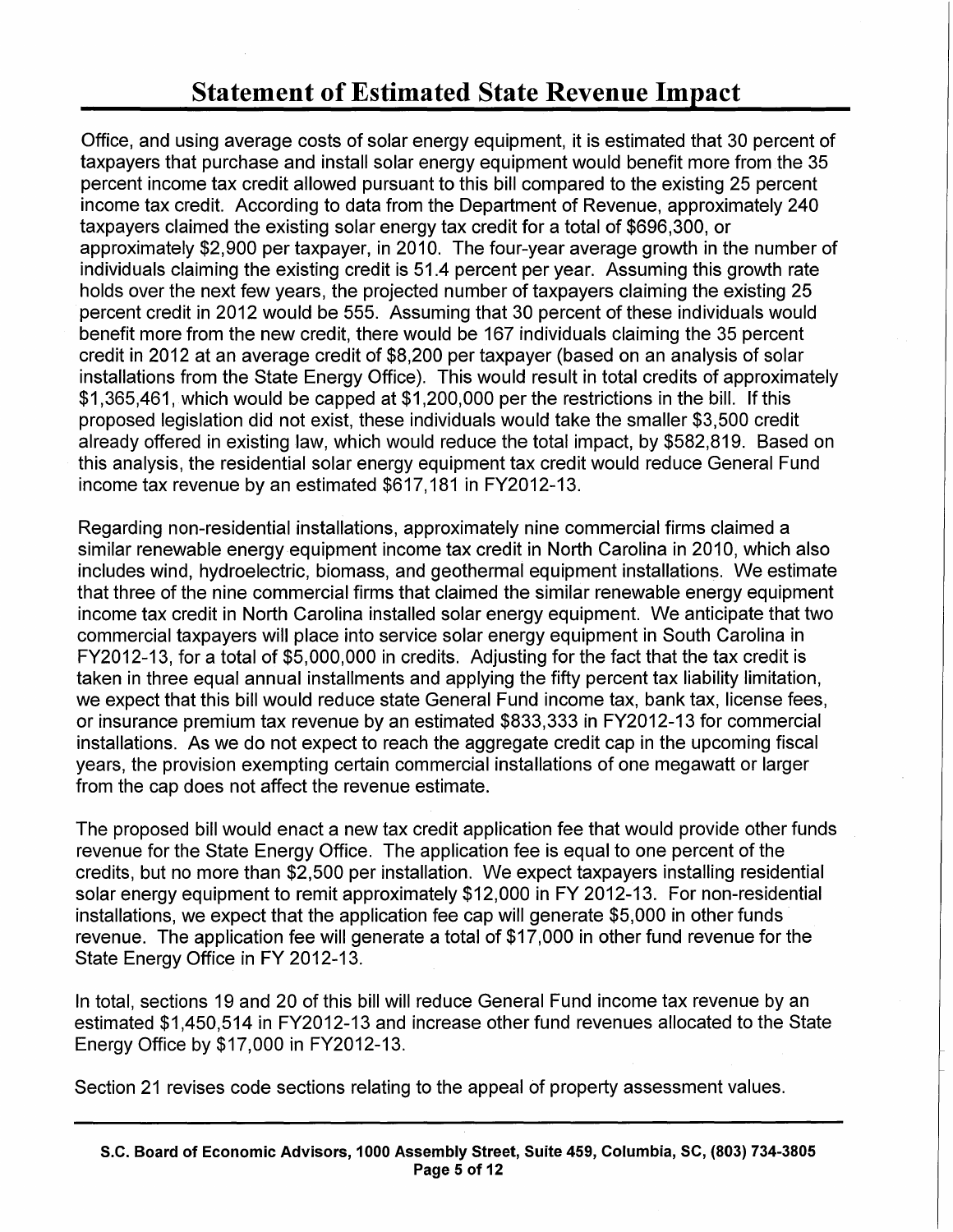Under current law, a taxpayer may appeal the assessed value of owner-occupied property based upon the value as it existed in the year of the most recent reassessment program. The proposed amendment allows taxpayers to appeal the assessment of owner-occupied residential property based-upon the fair market value as of December thirty-first of the tax year under appeal. Beginning with tax bills due January 15, 2013, this would allow taxpayers to appeal based upon a lower fair market value if home values have declined since the most recent reassessment. Based upon the county reassessment schedule, 15 counties have undergone reassessment since the decline in the housing market and would not likely be affected by this change. The remaining 31 counties may experience some impact from a decline in the owner-occupied property tax base if appeals are based upon a lower value than existed as of the last reassessment. The impact would only exist in the remaining years until the county's next reassessment. We anticipate a reduction in local property tax revenue; however, the impact is indeterminable since it will be dependent upon the number of appeals, the timing of the last property reassessment, current home values in the affected counties and the difference between assessed value and market value.

This section of the bill also revises property tax assessment notice requirements to provide that in a year in which an assessable transfer of interest occurs due to a conveyance, if the assessor determines that fair market value is more than the purchase price, the assessor shall state with particularity, the basis for the increase in fair market value. Additionally, the amendment provides that the taxpayer at least has 30 days following receipt of the tax notice to appeal, and requires the assessor to include a property tax refund assignment contract in certain cases. These changes are not expected to impact local revenues.

Section 22 of this bill amends Code Section 6-1-970 to include elementary, middle or secondary school facilities in the list of exemptions from local development impact fees. Currently a local governmental entity may impose a development impact fee on school facility construction to pay a proportionate share of the cost of system improvements required for the county or municipality to provide services to the school facility. We believe only a few counties currently impose impact fees. These fees are typically assessed when a building permit is issued. Exempting school facilities from development impact fees will shift the cost of these system improvements by either increasing impact fees on any other participant construction projects or adding these costs to the current operating budget, which may impact local property taxes. Based upon information received from one county, we estimate that the local fee/tax shift will be approximately \$200,000 per incident.

### Explanation of Bill as Amended on May 16, 2012 by Ways and Means Economic Development, Capital Improvement, and Other Taxes Subcommittee

Amendment 1. The first amendment adds an unnumbered section that expands the current 5% investment credit for qualified plastic and rubber products manufacturers to include employers committing to hire 1,200 full-time employees by January 1, 2022 and investing \$400,000,000 in capital investments between September 1, 2011 and January 1, 2022. The current investment tax credit pursuant to  $§12-14-80$  requires plastic and rubber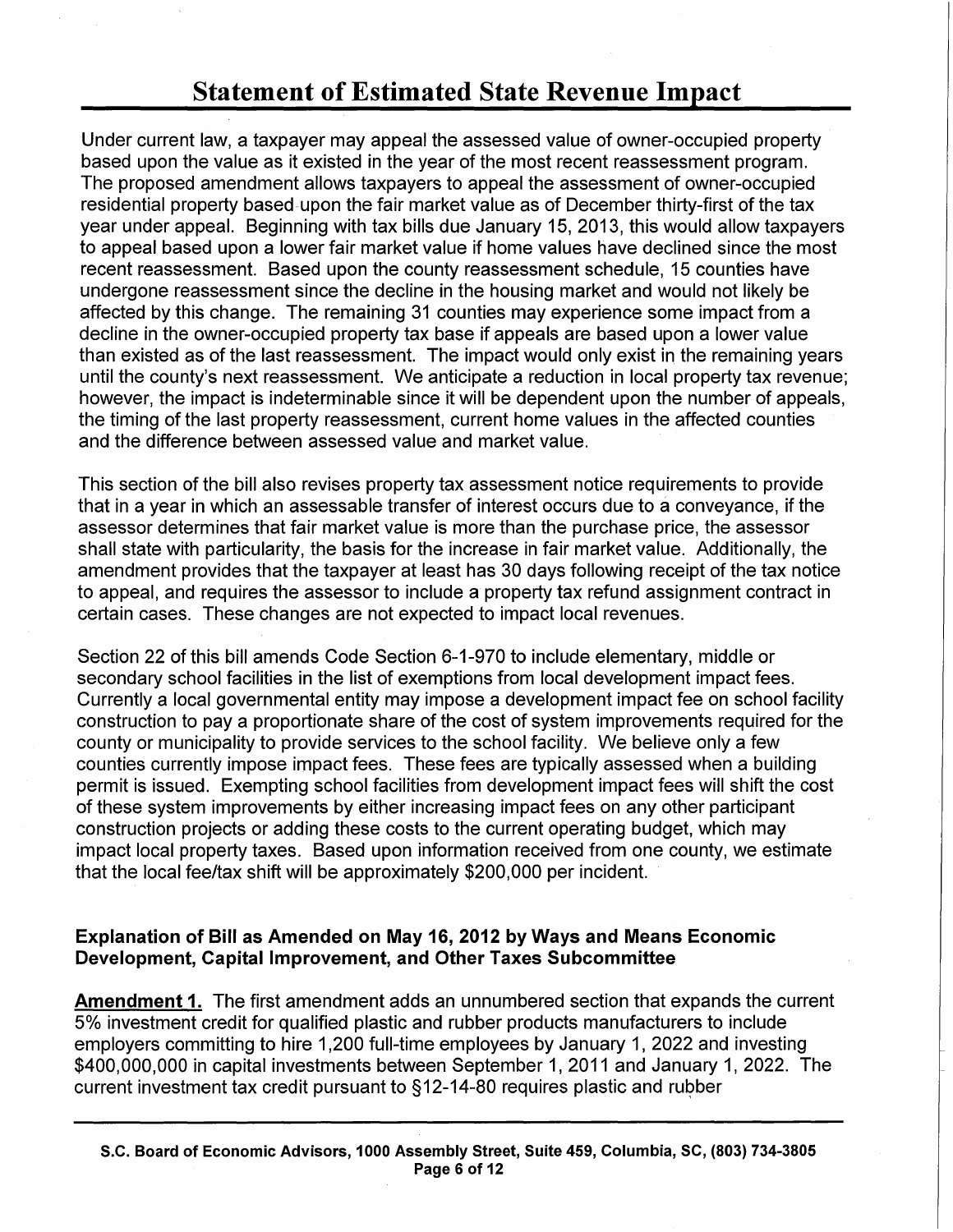manufacturers to employ 5, 000 full-time employees, have a total capital investment in South Carolina of not less than \$2,000,000,000, and commit to investing \$500,000,000 in capital investments in South Carolina between January 1, 2006 and July 1, 2011.

This amendment also clarifies that a taxpayer can include any intermediaries controlled by or under common control with the taxpayer. The amendment further defines "capital investment in this state" to include property capitalized, subject to a capital lease, or an operating lease with the taxpayer. The proposed investment tax credit cannot be utilized until the taxpayer has invested \$200,000,000 of the \$400,000,000 required investment, commits to the Department in a statement to invest a total of \$400,000,000 in this state before January 1, 2022, and commits to employing 1 ,200 full-time employees in the state by January 1, 2022. If a taxpayer fails to meet these requirements, they must refund any credit received with interest.

. Taxpayers qualifying for the current and proposed expanded investment tax credit may claim the credit against income or withholding taxes. The credit ranges from 0.5% for 3 year recovery property to 2.5% for 15 year recovery property under Section 168(e) of the Internal Revenue Code. We anticipate that the investment credit will average 2% for the mix of property investments made by these manufacturers. Based on recent economic development announcements totaling \$1,700,000,000 by tire manufacturers, we believe that the proposed legislation could create corporate income tax credits of \$3,400,000 per year during the ten-year period.

However, we anticipate that the plastic and rubber products manufacturers qualifying for this proposed credit are eligible for the single sales factor apportionment method, which excludes payroll and property in calculating South Carolina taxable income. This income allocation method would limit the amount of taxable income attributed to South Carolina and likely result in qualifying taxpayers claiming the proposed investment tax credit against withholding tax.

We expect that withholding liabilities will exceed the proposed investment tax credit and allow the manufacturers to utilize this credit. From publicized employment projections in recent economic development announcements, we anticipate that between September 1, 2011 and January 1, 2022 qualifying taxpayers will increase employment by 2,550 jobs at an average annual salary of \$52,000 per year based on U.S. Census Bureau data for these, manufacturers. We estimate that employee payroll for these additional workers will total \$132,600,000 annually and withholding tax will total \$9,282,000 per year. Under current law, the proposed investment tax credit may not exceed 50% of the withholding tax due before the application of job tax, job development, and job retraining credits. Multiplying the expected \$9,282,000 in withholding tax by 50% results in \$4,641,000 of withholding liabilities per year that manufacturers can utilize for the investment credit against during the ten-year life of the proposed credit. This amendment will reduce General Fund income tax revenue by \$3,400,000 per year during the ten-year life of the proposed credit. By tax year 2022, we expect that the General Fund income tax revenue reduction will total \$34,000,000 at which time the credits are anticipated to expire.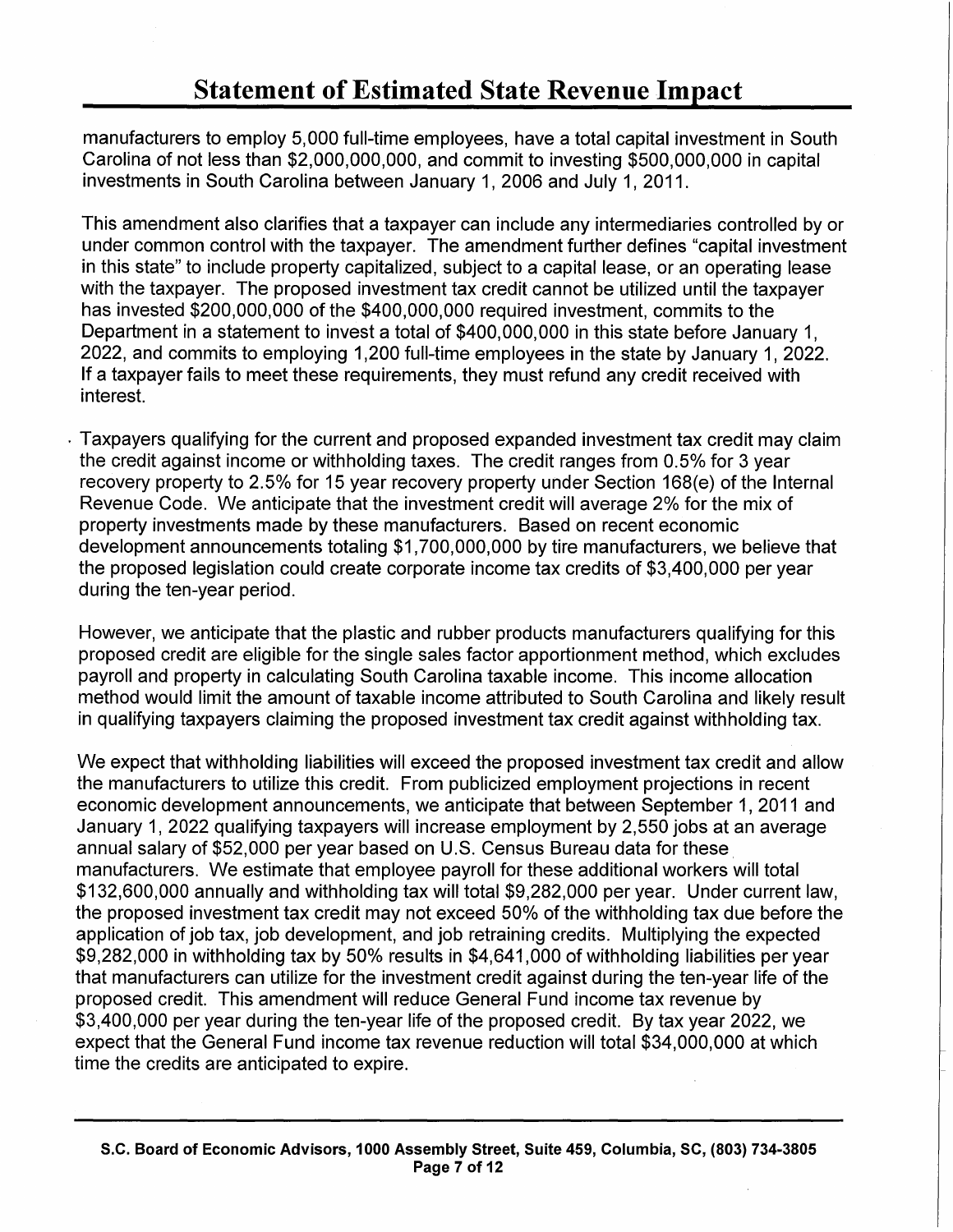Amendment 2. This amendment allows taxpayers to claim discounts, which are currently allowed for timely filed returns, on delinquent returns when the Department of Revenue waives all penalties for late filing due to reasonable cause. At this time, the Department cannot provide the number or amount of discounts this amendment would affect. The Department's general guidelines for a complete penalty waiver require the taxpayer to exercise ordinary care and prudence. The burden is on the taxpayer to prove the existence of a reasonable cause. Examples of reasonable cause include unavoidable absence of the taxpayer from South Carolina, death or incapacitating illness of the taxpayer, unavailability of the taxpayer's records, and reliance on erroneous written or oral advise given by the Department or other competent tax advisor. Based on the difficulty of showing reasonable cause, we expect that this amendment will reduce General Fund revenue from many tax categories by \$25,000 in FY 2012-13.

Amendment 3. This amendment revises Section 12-6-3360(M)(13) and (14) relating to Qualifying Service-Related Facilities and Technology Intensive Facilities by adjusting the number of jobs necessary to qualify for the job tax credit and expanding the types of facilities deemed to be technology intensive. The amendments to section (M) (13) would likely only apply to a select group of industries not already covered by existing laws. Very few industries will likely meet one of the five requirements to qualify for the tax credit: 1) have net increases df 175 jobs at a single location, or 2) create 150 jobs at a single location in a building that has been vacant for at least 12 months prior, or 3) create 100 jobs at a single location paying on average at least 1.5 times the state per capita income, or 4) create 50 jobs paying on average at least double the state per capita income, or 5) create 25 jobs paying on average at least 2.5 times the state per capita income.

The industry most likely to qualify that is not already included under another code section would be Management of Companies (NAICS code 55). Specifically, call centers would be the most likely sub-industry capable of generating sufficient new jobs to qualify for the credit. Over the past six years, according to the Census Bureau's County Business Patterns data, on average one new call center per year with more than 1 00 employees has opened in South Carolina. Based on an average \$3,500 in job tax credits and the creation of 175 new jobs, this section of the amendment will reduce General Fund individual and corporate income tax revenue by an estimated \$612,500 in FY 2013-14, which accounts for the one-year lag to claim the credit from when the jobs are created.

This amendment also amends Section 12-6-3360(M) (14) to include data processing, hosting and related services facilities (NAICS code 518210 to the definition of "technology intensive facility", expanding the jobs tax credit to this sector. Based upon data from the SC Department of Employment and Workforce, this qualifying sector (NAICS code 518210) added an average of 192 jobs each year over the latest four fiscal years even without the credit. We expect that this pace of new jobs creation in this sector will continue in FY 2012- 13, but with these new hires receiving the credit. We estimate that the 192 new jobs multiplied by an average job tax credit of \$3,500 per new job created will reduce General Fund individual and corporate income tax revenue by an estimated \$672,000 in FY 2013-14, which accounts for the one-year lag to claim the credit from when the jobs are created.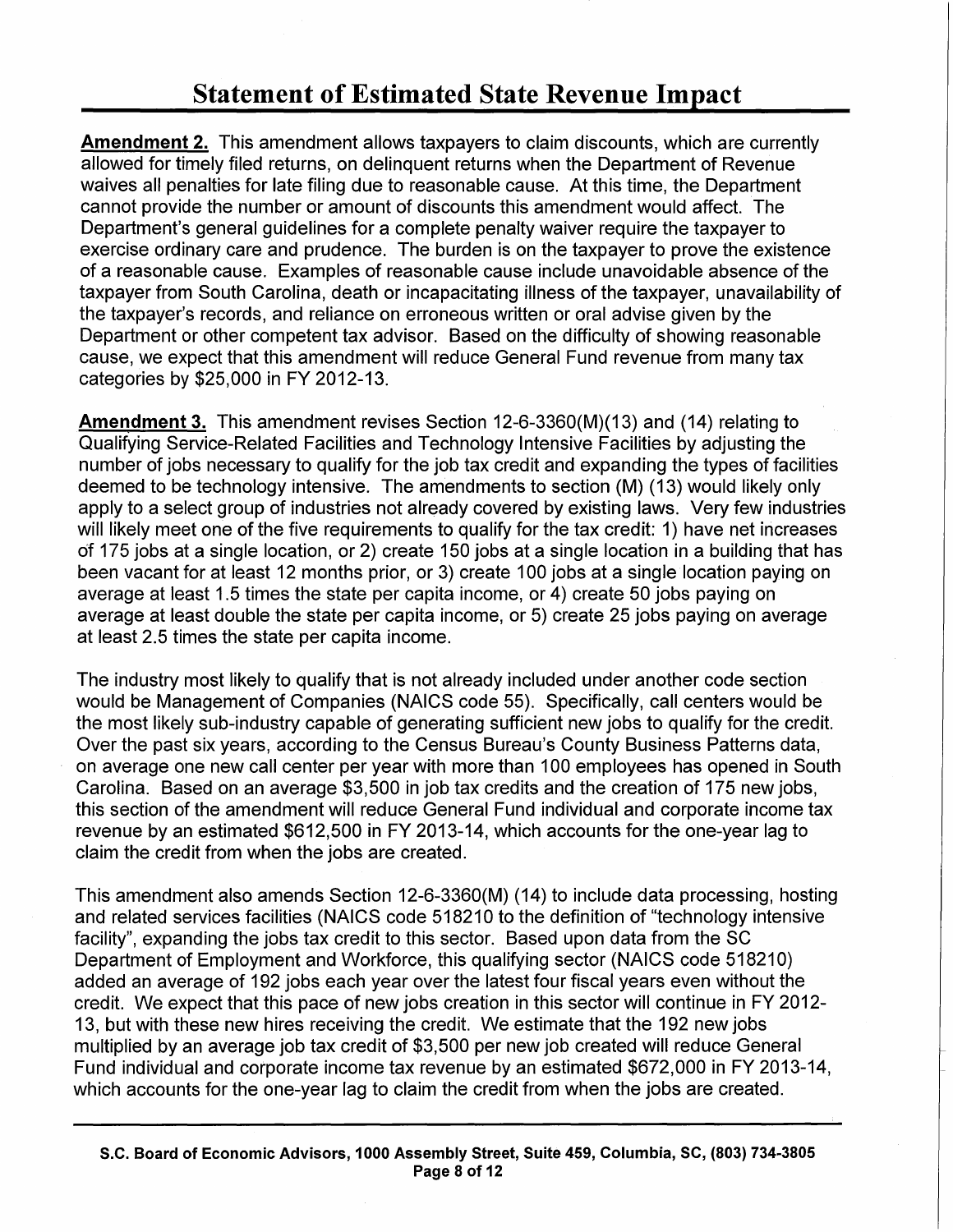This amendment also exempts the purchases of computers, computer equipment, computer hardware, computer software, and electricity used by a datacenter from the state sales and use tax. Datacenters are defined as facilities in which at least fifty million dollars are invested in real or personal property or both over a five-year period by a taxpayer or where one or more taxpayers invests a minimum aggregate capital investment of at least seventy-five million dollars in real or personal property or both over a five year period and that provide infrastructure for hosting or data processing services. The datacenter must also be certified by the Department of Commerce and create and maintain for three consecutive years at least twenty-five full-time jobs at the facility with an average cash compensation level of one hundred fifty percent of the per capita income of the state or of the county in which the facility is located, whichever is lower.

The state has not attracted hosting or data processing datacenters with this level of capital investment. In the absence of this proposed legislation, this trend is expected to continue. Since the revenue projection does not anticipate tax revenue from these projects, these tax exemptions will have no impact on the revenue forecast for FY2012-13. As a result, the revenue forecast for the General Fund, EIA fund, and the Homestead Exemption fund would not be impacted.

In total, this amendment will reduce General Fund individual and corporate income tax revenue by \$1,284,500 in FY 2013-14.

Amendment 4. This amendment adds Section 12-6-3586 granting a tax credit equal to thirty-five percent of the costs of solar energy equipment used for water heating, space heating or cooling, generating electricity, distillation, desalination, detoxification, or the production of industrial or commercial process heat placed into service by a taxpayer. The credit may be claimed against a taxpayer's individual income, corporate income, bank tax, license fees, or insurance premiums taxes, or any combination of these taxes. In no case may the credit claimed by a taxpayer exceed one-half of the taxpayer's tax liability for a taxable year.

This bill also provides ceilings on the amount of credit that can be claimed per installation. For solar energy equipment placed into service for residential purposes, the ceiling per dwelling is \$3,500 for domestic water heating or active space heating and \$10,500 for any other solar energy equipment. Any unused residential credit may be carried forward to the five succeeding taxable years.

For solar energy systems placed into service for any purpose except residential, the ceiling amount equals \$2,500,000 and must be taken in three equal annual installments. Any unused credits may be carried forward for five succeeding taxable years.

The total amount of credits allocated may not exceed \$8,000,000 in tax years 2012 and 2013, \$7,000,000 in tax year 2014, and \$6,000,000 in tax years 2015 and 2016. Of these annual amounts, 15% must be allocated for single-family residential equipment, 35% for equipment with less than one megawatt of installed capacity for purposes other than single-family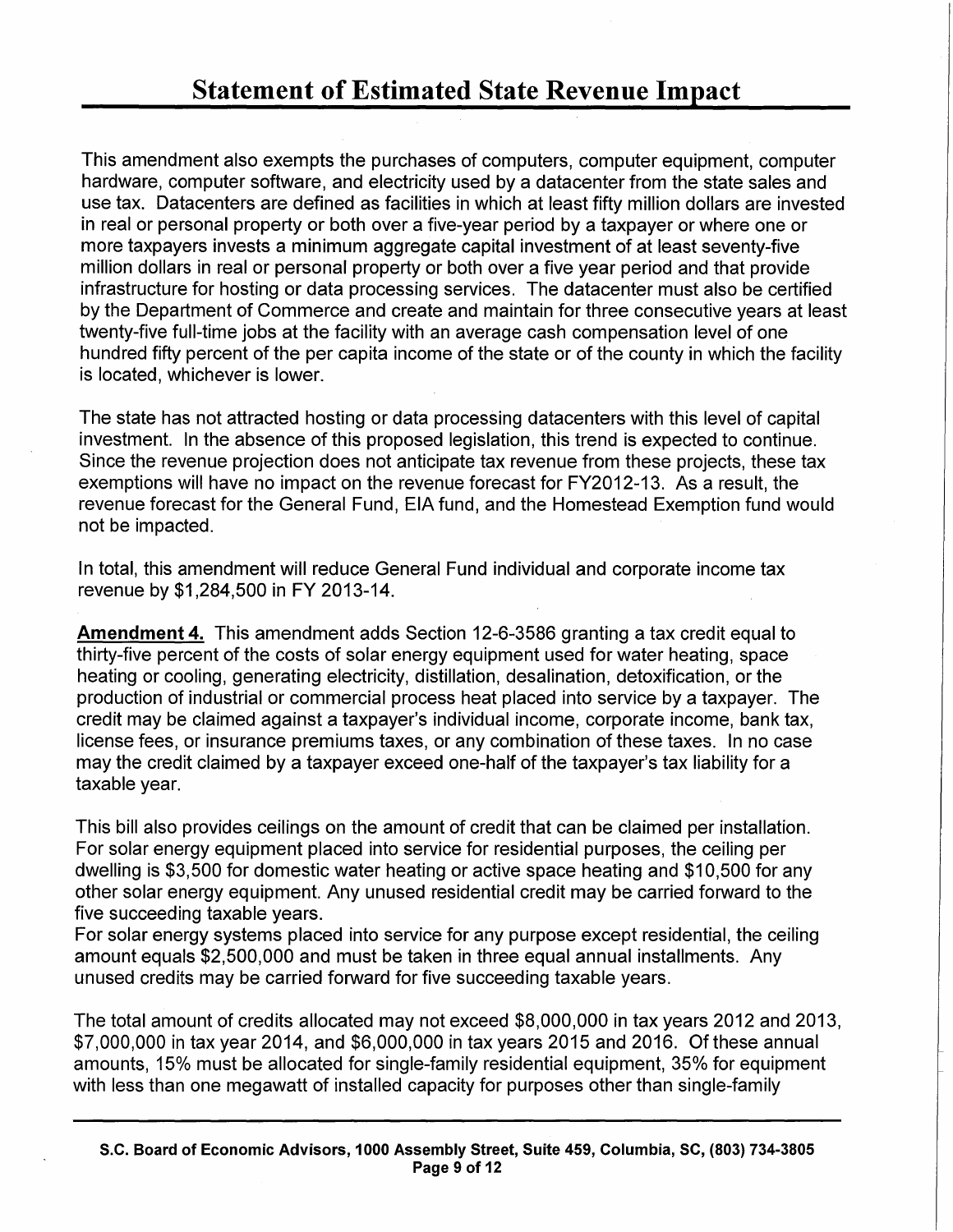homes, and 50% must be allocated for equipment with one megawatt or more of installed capacity for purposes other than single-family homes. The amendment would allow large, commercial installations that have at least one megawatt of installed capacity to be exempted from the aggregate credit caps in each year.

The amendment also provides for a new, nonrefundable application fee equal to one percent of the credit applied for with a cap of \$2,500. The application fee will be credited to the State Energy Office to administer the tax credit. Finally, the amendment clarifies that taxpayers applying for the credit may not resell electricity generated by the solar energy equipment to any other person or entity unless it is to an electric supplier or electrical utility, en electric cooperative, the SC Public Service Authority, a city or town or board of public works or a commission of public works, or a joint agency.

Section 12-6-3587, which is in current law, allows an income tax credit equal to 25 percent for the costs of purchasing and installing certain solar energy systems. The income tax credit pursuant to Section 12-6-3587 is capped at \$3,500 per facility.

Based on analysis of the solar installations in South Carolina, provided by the State Energy Office, and using average costs of solar energy equipment, it is estimated that 30 percent of taxpayers that purchase and install solar energy equipment would benefit more from the 35 percent income tax credit allowed under this amendment compared to the existing 25 percent income tax credit. According to data from the Department of Revenue, approximately 240 taxpayers claimed the existing solar energy tax credit for a total of \$696,300, or approximately \$2,900 per taxpayer, in 2010. The four-year average growth in the number of individuals claiming the existing credit is 51.4 percent per year. Assuming this growth rate holds over the next few years, the projected number of taxpayers claiming the existing 25 percent credit in 2012 would be 555. Assuming that 30 percent of these individuals would benefit more from the new credit, there would be 167 individuals claiming the 35 percent credit in 2012 at an average credit of \$8,200 per taxpayer (based on an analysis of solar installations from the State Energy Office). This would result in total credits of approximately \$1,365,461, which would be capped at \$1,200,000 per the restrictions in the bill. If this amendment did not pass, these individuals could take the smaller \$3,500 credit already offered in existing law, which would reduce the total impact, by \$582,819. Based on this analysis, the residential solar energy equipment tax credit would reduce General Fund income tax revenue by an estimated \$617,181 in FY2012-13.

Regarding non-residential installations, approximately nine commercial firms claimed a similar renewable energy equipment income tax credit in North Carolina in 2010, which also includes wind, hydroelectric, biomass, and geothermal equipment installations. We estimate that three of the nine commercial firms that claimed the similar renewable energy equipment income tax credit in North Carolina installed solar energy equipment. We anticipate that two commercial taxpayers will place into service solar energy equipment in South Carolina in FY2012-13, for a total of \$5,000,000 in credits. Adjusting for the fact that the tax credit is to be taken in three equal annual installments and applying the fifty percent tax liability limitation, it is estimated that this bill would reduce state General Fund income tax, bank tax,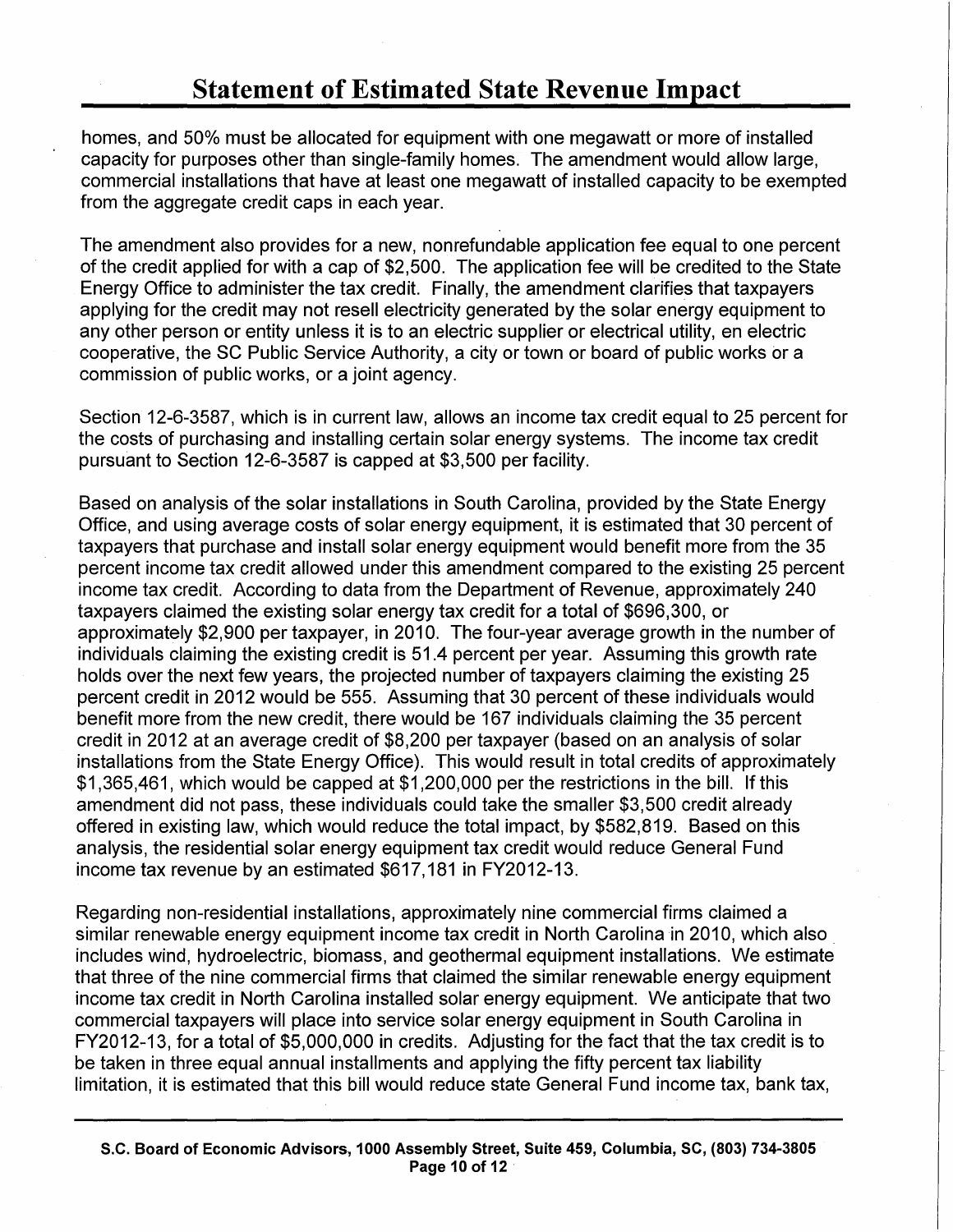license fees, or insurance premium tax revenue by an estimated \$833,333 in FY2012-13 for commercial installations. As we do not expect to reach the aggregate credit cap in the upcoming fiscal years, the provision exempting certain commercial installations of one megawatt or larger from the cap does not affect the revenue estimate.

The amendment provided a new tax credit application fee that will provide other funds revenue for the State Energy Office. The application fee is equal to one percent of the credits, but no more than \$2,500 per installation. We expect taxpayers installing residential solar energy equipment to remit approximately \$12,000 in FY 2012-13. For non-residential installations, we expect that the application fee cap will generate \$5,000 in other funds revenue. The application fee will generate a total of \$17,000 in other fund revenue for the State Energy Office in FY 2012-13.

In total, this amendment will reduce General Fund income tax revenue by an estimated \$1,450,514 in FY2012-13 and increase other fund revenues allocated to the State Energy Office by \$17,000 in FY2012-13.

Amendment 5. This amendment revises code sections relating to the appeal of property assessment values. Under current law, a taxpayer may appeal the assessed value of owneroccupied property based upon the value as it existed in the year of the most recent reassessment program. Under this amendment, taxpayers may appeal the assessment of owner-occupied residential property based upon the fair market value as of December thirtyfirst of the tax year under appeal. Beginning with tax bills due January 15, 2013, this would allow taxpayers to appeal based upon a lower fair market value if home values have declined since the most recent reassessment. Based upon the county reassessment schedule, 15 counties have undergone reassessment since the decline in the housing market and would not likely be affected by this change. The remaining 31 counties may experience some impact from a decline in the owner-occupied property tax base if appeals are based upon a lower value than existed as of the last reassessment. The impact would only exist in the remaining years until the county's next reassessment. We anticipate a reduction in local property tax revenue; however, the impact is indeterminable since it will be dependent upon the number of appeals, the timing of the last property reassessment, current home values in the affected counties and the difference between assessed value and market value.

The amendment also revises property tax assessment notice requirements to provide that in a year in which an assessable transfer of interest occurs due to a conveyance, if the assessor determines that fair market value is more than the purchase price, the assessor shall state with particularity, the basis for the increase in fair market value. Additionally, the amendment provides that the taxpayer at least has 30 days following receipt of the tax notice to appeal, and requires the assessor to include a property tax refund assignment contract in certain cases. These changes are not expected to impact local revenues.

### Explanation of Bill filed April 10, 2012

This bill implements a number of technical or clarifying amendments to various tax statutes